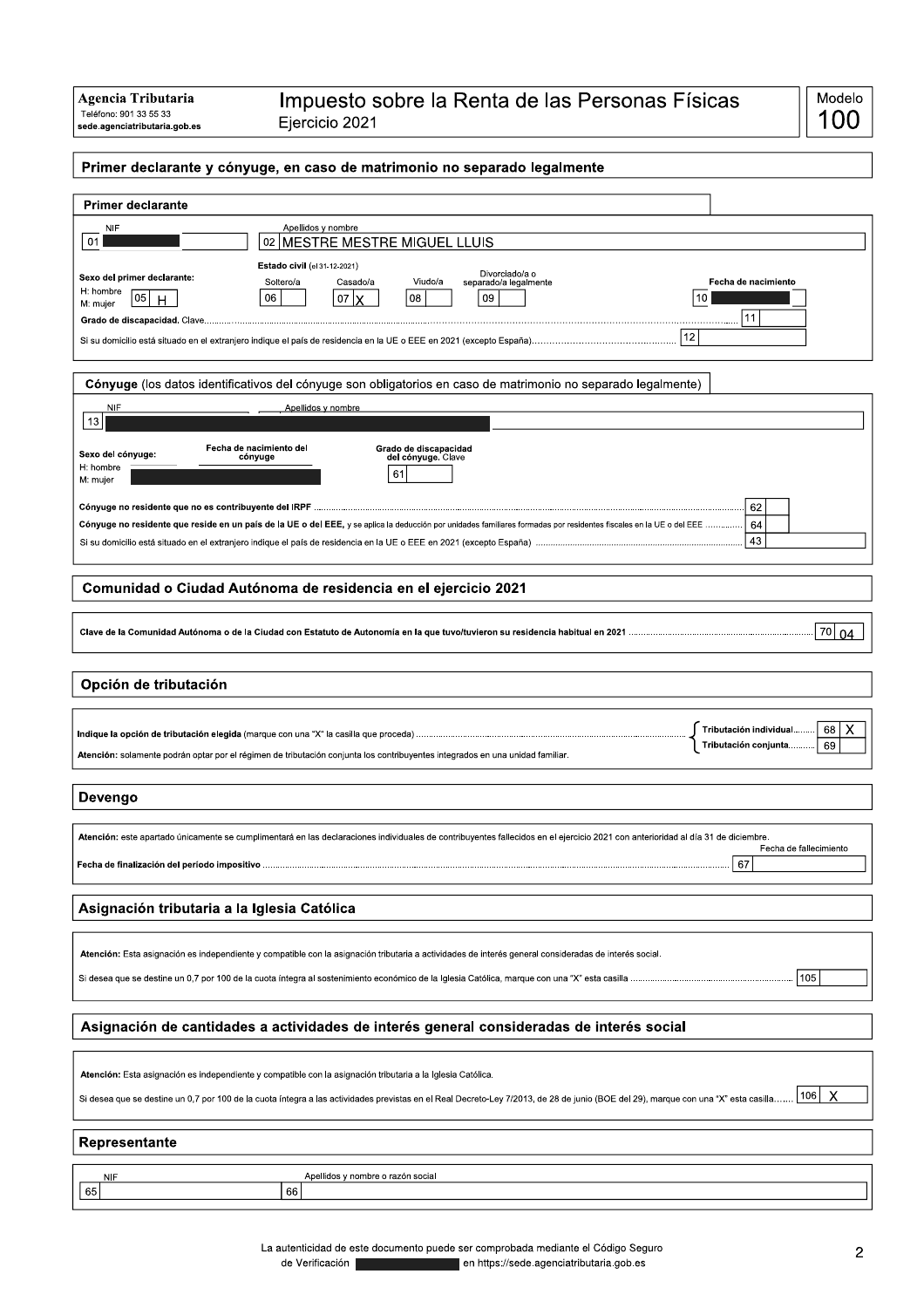|                   | <b>NIF</b> | Apellidos y nombre                             |
|-------------------|------------|------------------------------------------------|
| Primer declarante |            | MIGU<br>IE<br>`RF<br>IME<br>M⊢.<br>--<br>LLUIS |

## Situación familiar

| <b>NIF</b> | Apellidos y nombre (por este orden)                                                                                                                                                            | Fecha de nacimiento        | Fecha de adopción<br>o de acogimiento                                                                                                      | permanente o preadoptivo discapacidad | Clave de Vinculación Nº de orden<br>$($ <sup>*</sup> ) | $($ **) | Otras<br>situaciones |
|------------|------------------------------------------------------------------------------------------------------------------------------------------------------------------------------------------------|----------------------------|--------------------------------------------------------------------------------------------------------------------------------------------|---------------------------------------|--------------------------------------------------------|---------|----------------------|
| 75<br>1.9  |                                                                                                                                                                                                |                            | 78                                                                                                                                         | 79                                    | 80                                                     | 81      | 82                   |
| 75         |                                                                                                                                                                                                |                            | 78                                                                                                                                         | 79                                    | 80                                                     | 81      | 82                   |
| 75         | 76                                                                                                                                                                                             | 77                         | 78                                                                                                                                         | 79                                    | 80                                                     | 81      | 82                   |
| 75         | 76                                                                                                                                                                                             | 77                         | 78                                                                                                                                         | 79                                    | 80                                                     | 81      | 82                   |
| 75         | 76                                                                                                                                                                                             | 77                         | 78                                                                                                                                         | 79                                    | 80                                                     | 81      | 82                   |
| 75         | 76                                                                                                                                                                                             | 77                         | 78                                                                                                                                         | 79                                    | 80                                                     | 81      | 82                   |
| 75         | 76                                                                                                                                                                                             | 77                         | 78                                                                                                                                         | 79                                    | 80                                                     | 81      | 82                   |
| 75         | 76                                                                                                                                                                                             | 77                         | 78                                                                                                                                         | 79                                    | 80                                                     | 81      | 82                   |
| 75         | 76                                                                                                                                                                                             | 77                         | 78                                                                                                                                         | 79                                    | 80                                                     | 81      | 82                   |
| 75         | 76                                                                                                                                                                                             | 77                         | 78                                                                                                                                         | 79                                    | 80                                                     | 81      | 82                   |
| 75         | 76                                                                                                                                                                                             | 77                         | 78                                                                                                                                         | 79                                    | 80                                                     | 81      | 82                   |
| 75         | 76                                                                                                                                                                                             | 77                         | 78                                                                                                                                         | 79                                    | 80                                                     | 81      | 82                   |
|            |                                                                                                                                                                                                |                            |                                                                                                                                            | 83                                    | 84                                                     |         |                      |
|            | Si alguno de los hijos o descendientes es no residente, reside en un país de la UE o del EEE, y se aplica la deducción por unidades familiares formadas por residentes fiscales en la UE o del |                            |                                                                                                                                            |                                       |                                                        |         | 88                   |
| <b>NIF</b> | Sólo si ha consignado las claves D o E en la casilla [80], consigne los siguientes datos del otro progenitor:<br>Apellidos y nombre (por este orden)                                           | Sexo del<br>progenitor (*) |                                                                                                                                            |                                       |                                                        |         |                      |
| 1.º 85     | 86                                                                                                                                                                                             | 89                         | Si el otro progenitor no tiene NIF, marque con una "X" esta casilla                                                                        |                                       |                                                        |         |                      |
| 85         | 86                                                                                                                                                                                             | 89                         | Si el otro progenitor no tiene NIF, marque con una "X" esta casilla                                                                        |                                       |                                                        |         | 87<br>87             |
| 85<br>85   | 86<br>86                                                                                                                                                                                       | 89<br>89                   | Si el otro progenitor no tiene NIF, marque con una "X" esta casilla<br>Si el otro progenitor no tiene NIF, marque con una "X" esta casilla |                                       |                                                        |         | 87<br>87             |

| ASCENDICIOS NEWSLES OF 1999 OF ANY OF PERSONAL CONTRACTORY OF CONTRIGENT CONTRIBUILTING OF HISTORY OF HISTORY OF PENDOM IMPOSITIVO |    |            |                                     |    |                     |                          |             |                        |
|------------------------------------------------------------------------------------------------------------------------------------|----|------------|-------------------------------------|----|---------------------|--------------------------|-------------|------------------------|
|                                                                                                                                    |    | <b>NIF</b> | Apellidos y nombre (por este orden) |    | Fecha de nacimiento | Clave de<br>discapacidad | Vinculación | Convivencia            |
|                                                                                                                                    | 90 | 91         |                                     | 92 |                     | 93                       | 94          | 95                     |
|                                                                                                                                    | 90 | 91         |                                     | 92 |                     | 93                       | 94          | 95                     |
|                                                                                                                                    | 90 | 91         |                                     | 92 |                     | 93                       | 94          | 95                     |
|                                                                                                                                    | 90 | 91         |                                     | 92 |                     | 93                       | 94          | 95                     |
|                                                                                                                                    |    |            |                                     |    | <b>NIF</b>          |                          |             | Fecha de fallecimiento |
|                                                                                                                                    |    |            |                                     |    |                     |                          |             |                        |
|                                                                                                                                    |    |            |                                     |    | 96                  |                          | 97          |                        |
|                                                                                                                                    |    |            |                                     |    | 96                  |                          | 97          |                        |
|                                                                                                                                    |    |            |                                     |    |                     |                          |             |                        |
|                                                                                                                                    |    |            |                                     |    |                     |                          |             |                        |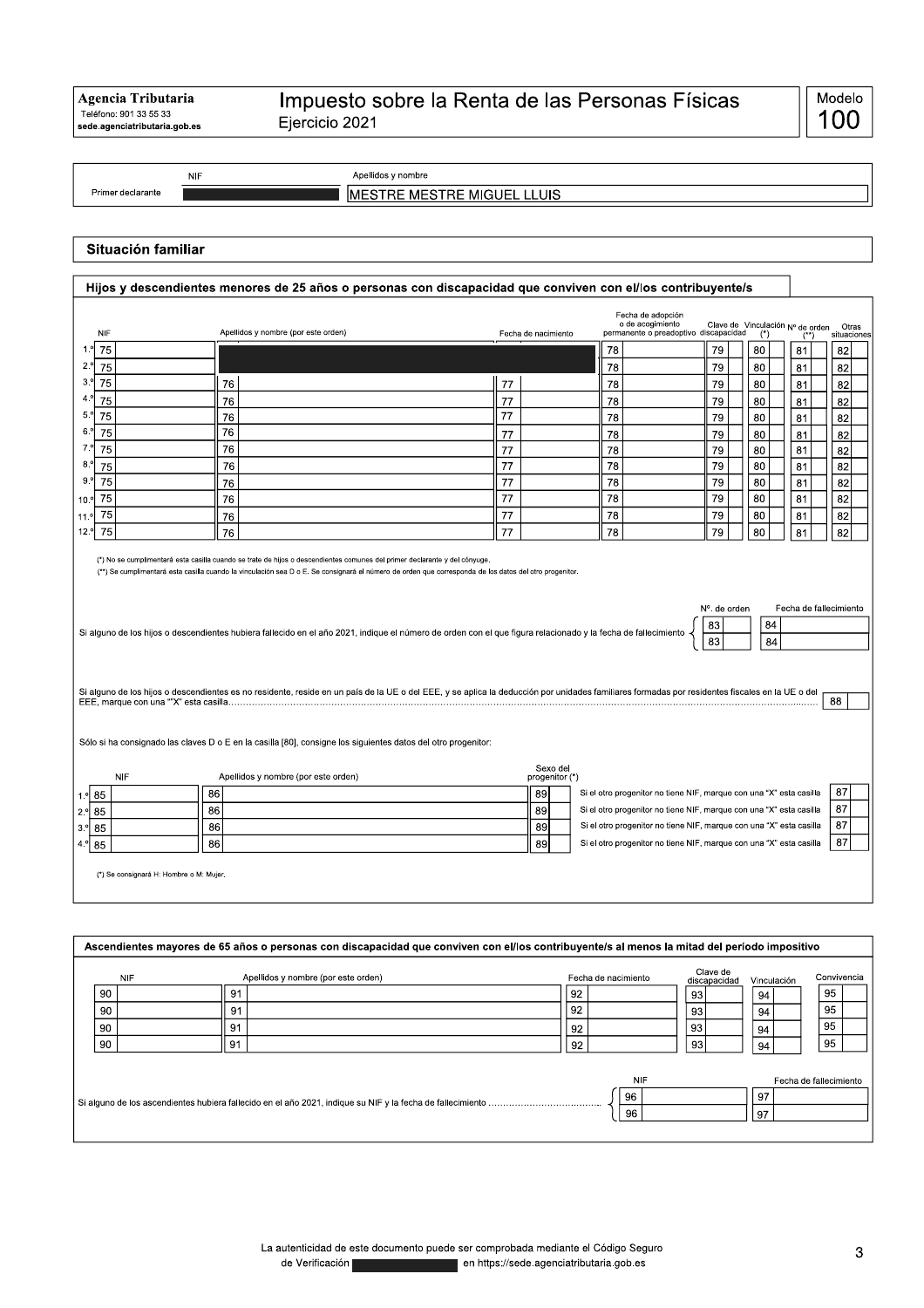| Agencia Tributaria                                      | Impuesto sobre la Renta de las Personas Físicas                                                                        | Modelo                    |
|---------------------------------------------------------|------------------------------------------------------------------------------------------------------------------------|---------------------------|
| Teléfono: 901 33 55 33<br>sede.agenciatributaria.gob.es | Ejercicio 2021                                                                                                         | 100                       |
| Rendimientos del trabajo                                |                                                                                                                        |                           |
| Contribuyente que obtiene los rendimientos              | <u> 1989 - Johann Stein, marking fan de Fryske kunstner oantal fan de Fryske kunstner oantal fan de Fryske kunstne</u> | DECLARANTE 0001           |
| Retribuciones dinerarias                                |                                                                                                                        | 54.432,71 0003            |
|                                                         | Total ingresos íntegros computables $[(03)+(07)+(08)+(09)+(10)-(11)]$                                                  | 54.432,71 0012            |
|                                                         | Cotizac. Seguridad Social, Mutualidad Funcionarios, detracciones derechos pasivos y Coleg. Huérfanos                   | 3.052,48 0013             |
|                                                         | Rendimiento neto previo [(12)-(13)-(14)-(15)-(16)]                                                                     | 51.380,23 0017            |
|                                                         | Suma de rendimientos netos previos expressiones en anticipales en antico de la construcción de la construcción         | 51.380,23 0018            |
| Otros gastos deducibles                                 | and the control of the control of the control of the control of the control of the control of the control of the       | $2.000,00$ $\boxed{0019}$ |
|                                                         |                                                                                                                        | 49.380,23 0022            |
|                                                         |                                                                                                                        | 49.380,23 0025            |
| Rendimientos del capital mobiliario                     |                                                                                                                        |                           |
|                                                         | RENDIMIENTOS DEL CAPITAL MOBILIARIO A INTEGRAR EN LA BASE IMPONIBLE DEL AHORRO                                         |                           |
| Contribuyente que obtiene los rendimientos              |                                                                                                                        | DECLARANTE 0026           |
|                                                         |                                                                                                                        | 8,54 0027                 |
|                                                         | Total de ingresos íntegros $[(27)+(28)+(30)+(31)+(31)+(32)+(33)+(34)+(35)]$                                            | $8,54$ 0036               |
| Rendimiento neto [(36)-(37)]                            | <u> 1989 - Johann Stoff, deutscher Stoffen und der Stoffen und der Stoffen und der Stoffen und der Stoffen und der</u> | $8,54$ 0038               |
| Rendimiento neto reducido [(38)-(39)]                   |                                                                                                                        | $8,54$ 0040               |
|                                                         | Suma de rendimientos de capital mobiliario a integrar en la base imponible del ahorro                                  | $8,54$ $\boxed{0041}$     |
| <b>Bienes inmuebles</b>                                 |                                                                                                                        |                           |
|                                                         | RENTAS INMUEBLES A DISPOSICIÓN DE SUS TITULARES, ARRENDADOS, CEDIDOS A TERCEROS, O AFECTOS A AAEE                      |                           |
| Inmueble 1                                              |                                                                                                                        |                           |
| Contribuyente titular.                                  | <u> 1989 - Johann Stoff, amerikansk politiker (d. 1989)</u>                                                            | DECLARANTE 0062           |
|                                                         |                                                                                                                        | $100,00$ $ 0063 $         |
| Situación.                                              |                                                                                                                        | 1 0065                    |
|                                                         |                                                                                                                        |                           |
| Urbana.                                                 |                                                                                                                        | X 0067                    |
| Dirección del inmueble                                  | <u> 1980 - Andrea Andrew Maria (h. 1980).</u>                                                                          | $\log$                    |
| Vivienda habitual en 2021.                              |                                                                                                                        | X 0070                    |
|                                                         | $No$ de días que el inmueble ha sido vivienda habitual en 2021                                                         | 365 0076                  |
| Ganancias y pérdidas patrimoniales                      | GANANCIAS Y PÉRDIDAS PATRIMONIALES NO DERIVADAS DE TRANSMISIÓN DE ELEMENTOS PATRIMONIALES (B.I.GRAL)                   |                           |
|                                                         | Premios por participar en concursos o combinaciones aleatorias con fines publicitarios                                 |                           |
| Contribuyente que obtiene los premios                   |                                                                                                                        | DECLARANTE 0291           |
| Premios en metálico. Importe total                      | the control of the control of the control of the control of the control of the control of                              | 100,00 0292               |
|                                                         | Suma de ganancias patrimoniales derivadas de premios [(292)+(296)]                                                     | 100,00 0297               |
| Integración y compensación de rentas                    |                                                                                                                        |                           |
|                                                         | GANANCIAS Y PÉRDIDAS PATRIMONIALES A INTEGRAR O COMPENSAR EN LA BASE IMPONIBLE GENERAL DE 2021                         |                           |
|                                                         | Suma de ganancias patrimoniales [(1606)+(0290)+(0297)+(0306)+(0400)]                                                   | 100,00 0418               |

| Saldo neto positivo de ganan./pérd. patrimoniales imputables a 2021 a integrar en la B.I. general    | 100,00 0420    |
|------------------------------------------------------------------------------------------------------|----------------|
| INTEGRACIÓN/COMPENSACIÓN RENDIMIENTOS DE CAPITAL MOBILIARIO DE 2021 EN LA BASE IMPONIBLE DEL AHORRO  |                |
| Saldo neto positivo del rendimiento capital mobiliario imputable a 2021 a integrar en la B.I. ahorro | 8.54 0429      |
| Base imponible general y base imponible del ahorro                                                   |                |
| <b>BASE IMPONIBLE GENERAL</b>                                                                        |                |
| Saldo neto positivo de ganan./pérd. patrimoniales imputables a 2021 a integrar en la B.I. general    | 100,00 0420    |
| Saldo neto de rendimientos a integrar en la base imponible general y de las imputaciones de renta    | 49.380.23 0432 |
| Base imponible general [(420)-(431)+(432)-(433)-(434)]                                               | 49.480,23 0435 |
| <b>BASE IMPONIBLE DEL AHORRO</b>                                                                     |                |
| Saldo neto positivo del rendimiento capital mobiliario imputable a 2021 a integrar en la B.I. ahorro | 8,54 0429      |
| Base imponible del ahorro                                                                            | 8.54 0460      |
| Base liquidable general y base liquidable del ahorro                                                 |                |
| DETERMINACIÓN DE LA BASE LIQUIDABLE GENERAL                                                          |                |
| Base imponible general [(420)-(431)+(432)-(433)-(434)]                                               | 49.480,23 0435 |
| Base liquidable general [(435)-(491)-(492)-(493)-(494)-(495)-(496)-(497)]                            | 49.480.23 0500 |
| Base liquidable general sometida a gravamen [(500)-(501)]                                            | 49.480.23 0505 |
| DETERMINACIÓN DE LA BASE LIQUIDABLE DEL AHORRO                                                       |                |
| Base imponible del ahorro                                                                            | 8.54  0460     |
|                                                                                                      |                |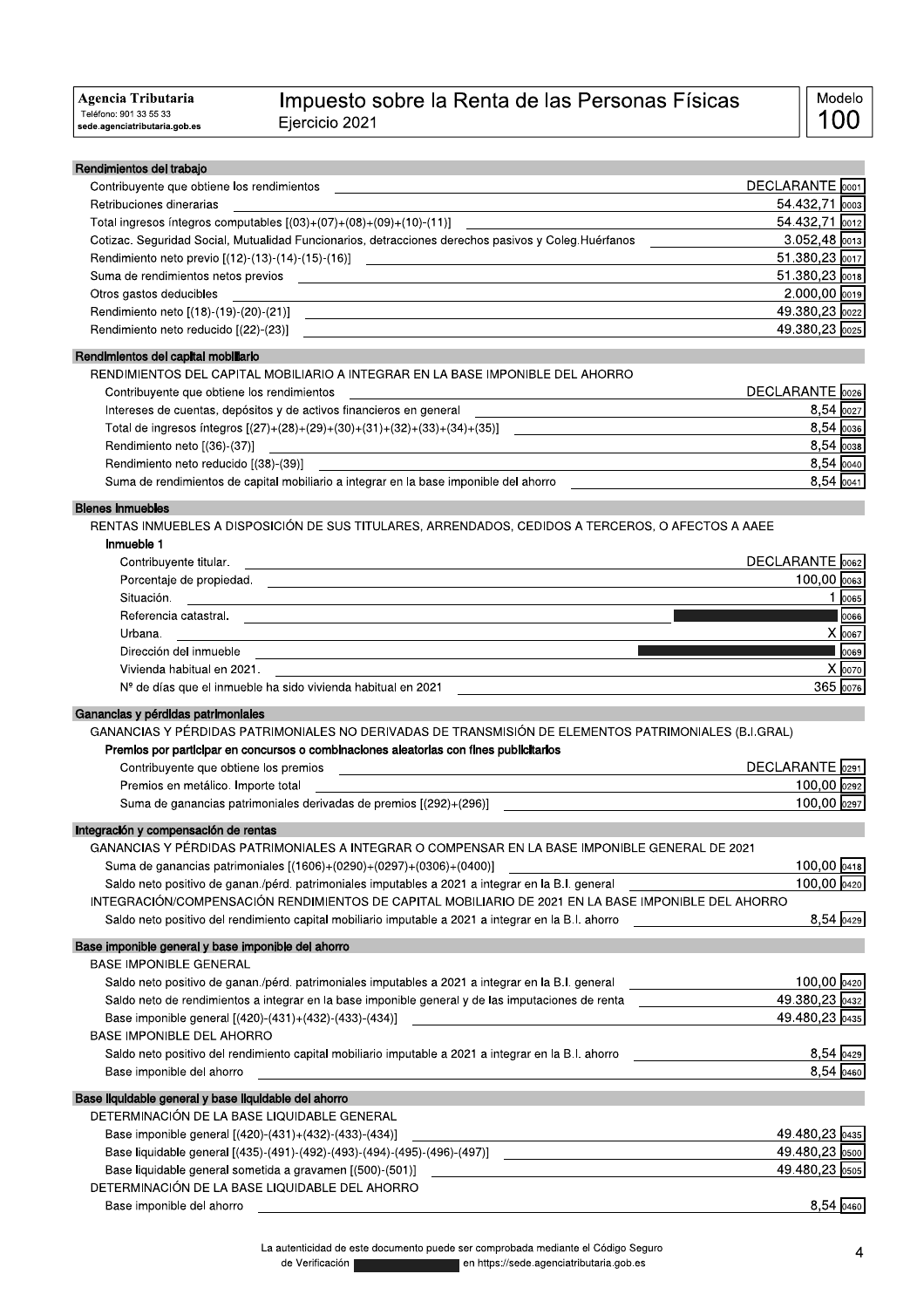## !"#\$%#&'\$%# (& )\*+,-.-/012.131-40-1-56-781- 9:08787;; -

| Agencia Tributaria<br>Teléfono: 901 33 55 33<br>sede.agenciatributaria.gob.es | Impuesto sobre la Renta de las Personas Físicas<br>Ejercicio 2021                                                                                                                                 |                                  | Modelo<br>-00              |
|-------------------------------------------------------------------------------|---------------------------------------------------------------------------------------------------------------------------------------------------------------------------------------------------|----------------------------------|----------------------------|
| Base liquidable del ahorro [(460)-(506)-(507)]                                |                                                                                                                                                                                                   |                                  | $8,54$ 0510                |
|                                                                               | Adecuación del impuesto a las circunstancias personales y familiares                                                                                                                              |                                  |                            |
| Mínimo contribuyente. Importe estatal                                         |                                                                                                                                                                                                   | $5.550,00$ 0511                  |                            |
| Mínimo contribuyente. Importe autonómico                                      |                                                                                                                                                                                                   | 5.550,00 0512                    |                            |
| Mínimo por descendientes. Importe estatal                                     |                                                                                                                                                                                                   | 2.550,00 0513                    |                            |
| Mínimo por descendientes. Importe autonómico                                  |                                                                                                                                                                                                   | $2.550,00$ 0514                  |                            |
| Mínimo personal y familiar para calcular el gravamen estatal                  |                                                                                                                                                                                                   | $8.100,00$ 0519                  |                            |
|                                                                               | Mínimo personal y familiar para calcular el gravamen autonómico                                                                                                                                   | 8.100,00 0520                    |                            |
|                                                                               | Mínimo personal y familiar de la base liquidable general para calcular el gravamen estatal                                                                                                        | 8.100,00 0521                    |                            |
|                                                                               | Mínimo personal y familiar de la base liquidable del ahorro para calcular el gravamen estatal                                                                                                     |                                  | $0,00$ 0522                |
|                                                                               | Mínimo personal y familiar de la base liquidable general para calcular el gravamen autonómico<br>Mínimo personal y familiar de la base liquidable del ahorro para calcular el gravamen autonómico | 8.100,00 0523                    | $0,00$ $0524$              |
| Cálculo del impuesto y resultado de la declaración                            |                                                                                                                                                                                                   |                                  |                            |
|                                                                               | Cuota estatal correspondiente a la base liquidable general sometida a gravamen                                                                                                                    | 7.004,59 0528                    |                            |
|                                                                               | Cuota autonómica correspondiente a la base liquidable general sometida a gravamen                                                                                                                 | 7.139,94 0529                    |                            |
|                                                                               | Cuota estatal correspondiente al mínimo personal y familiar de B.L. general                                                                                                                       | 769,50 0530                      |                            |
|                                                                               | Cuota autonómica correspondiente al mínimo personal y familiar de la B.L. general                                                                                                                 | 769,50 0531                      |                            |
| Cuota estatal correspondiente a la base liquidable general                    |                                                                                                                                                                                                   | $6.235,09$ 0532                  |                            |
|                                                                               | Cuota autonómica correspondiente a la base liquidable general [1989] [1989] [1989] [1989] [1989] [1989] [1989]                                                                                    | $6.370,44$ 0533                  |                            |
| Tipo medio estatal                                                            |                                                                                                                                                                                                   |                                  | $12,60$ 0534               |
| Tipo medio autonómico                                                         |                                                                                                                                                                                                   |                                  | 12,87 0535                 |
|                                                                               | Cuota estatal correspondiente a la base liquidable del ahorro sometida a gravamen                                                                                                                 |                                  | $0.81$ 0536                |
|                                                                               | Cuota autonómica correspondiente a la base liquidable del ahorro sometida a gravamen                                                                                                              |                                  | $0,81$ 0537                |
|                                                                               | Cuota estatal correspondiente al mínimo personal y familiar de B.L. del ahorro                                                                                                                    |                                  | $0,00$ 0538                |
|                                                                               | Cuota autonómica correspondiente al mínimo personal y familiar de la B.L. del ahorro                                                                                                              |                                  | $0,00$ 0539<br>$0,81$ 0540 |
| Cuota estatal correspondiente a la base liquidable del ahorro                 | Cuota autonómica correspondiente a la base liquidable del ahorro                                                                                                                                  |                                  | $0,81$ 0541                |
| Tipo medio estatal                                                            |                                                                                                                                                                                                   |                                  | $9,48$ 0542                |
| Tipo medio autonómico                                                         | <u> 1989 - Johann Stein, marwolaethau a bhann an t-Amhainn an t-Amhainn an t-Amhainn an t-Amhainn an t-Amhainn a</u>                                                                              |                                  | $9,48$ 0543                |
| Cuota íntegra estatal [(532)+(540)]                                           |                                                                                                                                                                                                   | 6.235,90 0545                    |                            |
| Cuota íntegra autonómica [(533)+(541)]                                        |                                                                                                                                                                                                   | 6.371,25 0546                    |                            |
| Deducciones                                                                   |                                                                                                                                                                                                   |                                  |                            |
| Por donativos, parte estatal                                                  |                                                                                                                                                                                                   |                                  | 60,00 0552                 |
| Por donativos, parte autonómica                                               |                                                                                                                                                                                                   |                                  | 60,00 0553                 |
| Suma de deducciones autonómicas                                               |                                                                                                                                                                                                   |                                  | 7,50 0564                  |
|                                                                               | Imp. con derecho a deduc.: Cuotas de afiliación y aportaciones a part. politicos federaciones, coaliciones o agrup. electorales                                                                   | 600,00 $\sqrt{M}$                |                            |
|                                                                               | Cuotas de afiliación a partidos políticos, federaciones, coaliciones o agrup electorales límite 10% BL                                                                                            | 120,00 0725                      |                            |
|                                                                               | Deducciones autonómicas de la Comunidad de las Illes Balears                                                                                                                                      |                                  |                            |
| Suma de deducciones autonómicas                                               | Por donaciones a entidades que tengan por objeto el fomento de la lengua catalana                                                                                                                 |                                  | 7,50 0905<br>7,50 0564     |
|                                                                               |                                                                                                                                                                                                   |                                  |                            |
|                                                                               |                                                                                                                                                                                                   |                                  |                            |
| Determinación de cuotas líquidas y resultados                                 |                                                                                                                                                                                                   |                                  |                            |
| <b>CUOTAS LÍQUIDAS</b>                                                        |                                                                                                                                                                                                   |                                  |                            |
|                                                                               | Cuota líquida estatal [(545)-(547)-(549)-(550)-(552)-(554)-(556)-(558)-(560)-(562)-(567)-(565)]                                                                                                   | 6.175,90 0570                    |                            |
|                                                                               | Cuota líquida autonómica [(546)-(548)-(551)-(553)-(555)-(557)-(559)-(561)-(563)-(564)-(566)] _______                                                                                              | $6.303,75$ 0571<br>6.175,90 0585 |                            |
|                                                                               | Cuota líquida autonómica incrementada [(571)+(577)+(578)+(579)+(581)]                                                                                                                             | 6.303,75 0586                    |                            |
| CUOTA RESULTANTE DE LA AUTOLIQUIDACIÓN                                        |                                                                                                                                                                                                   |                                  |                            |
| Cuota líquida incrementada total [(585)+(586)]                                |                                                                                                                                                                                                   | 12.479,65 0587                   |                            |
|                                                                               | Cuota resultante de la autoliquidación [(587)-(588)-(589)-(590)-(591)]                                                                                                                            | 12.479,65 0595                   |                            |
| RETENCIONES Y DEMÁS PAGOS A CUENTA                                            |                                                                                                                                                                                                   |                                  |                            |
| Por rendimientos del trabajo                                                  | <u> 1989 - Johann Stoff, amerikansk politiker (d. 1989)</u>                                                                                                                                       | 12.147,74 0596                   |                            |
| Por rendimientos del capital mobiliario                                       | Total pagos a cuenta [suma de (592) + (593)+ (594) + (596) a (606)]                                                                                                                               | 12.149,04 0609                   | $1,30$ 0597                |

Importe del IRPF que corresponde a la Comunidad Autónoma de residencia del contribuyente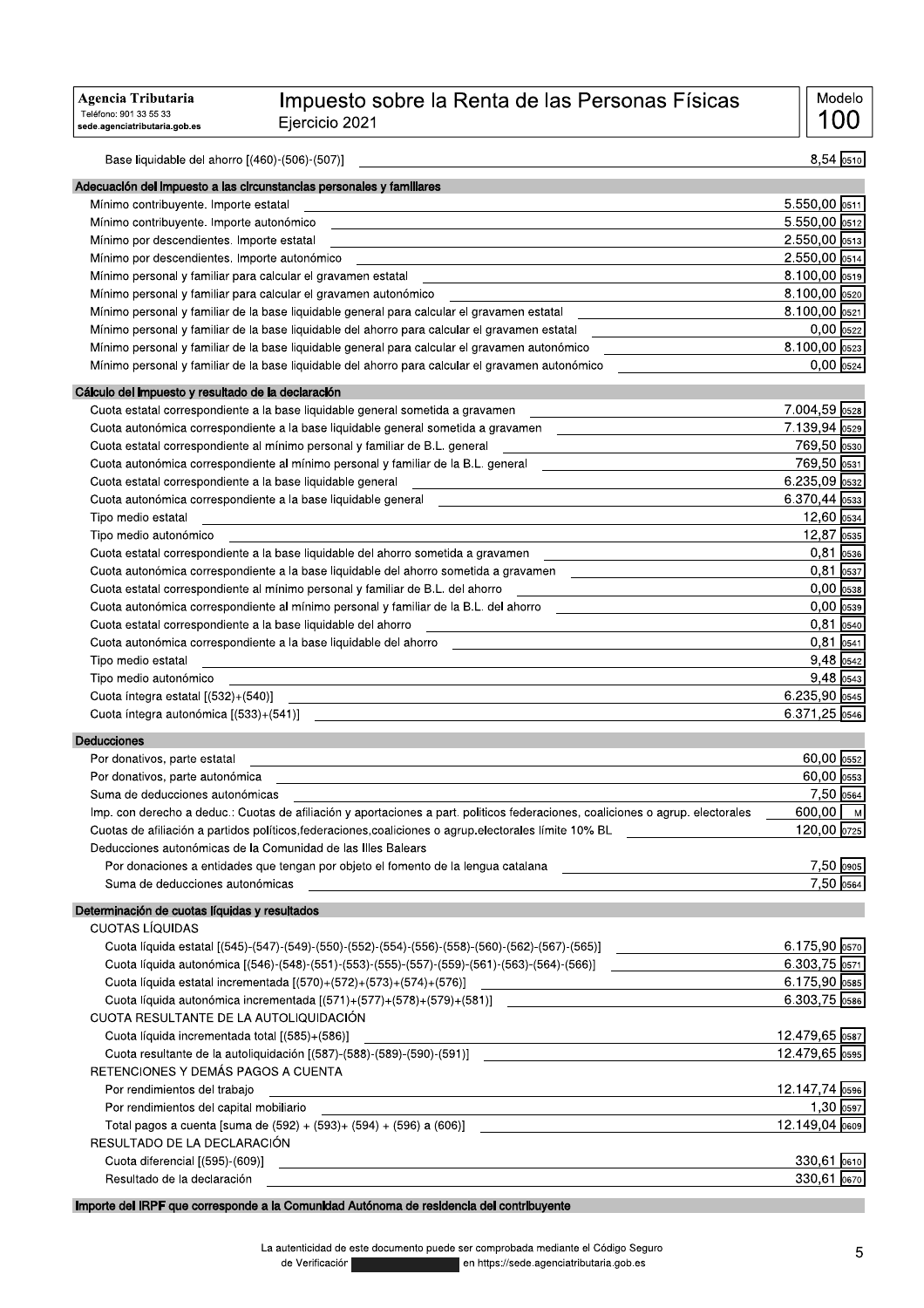| Agencia Tributaria<br>Teléfono: 901 33 55 33<br>sede.agenciatributaria.gob.es | Impuesto sobre la Renta de las Personas Físicas<br>Eiercicio 2021 | Modelo |
|-------------------------------------------------------------------------------|-------------------------------------------------------------------|--------|
|-------------------------------------------------------------------------------|-------------------------------------------------------------------|--------|

| Cuota líquida autonómica incrementada |                                                                                          | 6.303.   |
|---------------------------------------|------------------------------------------------------------------------------------------|----------|
|                                       | Importe del IRPF que corresponde a la Comunidad Autónoma de residencia del contribuvente | 303.75.ر |